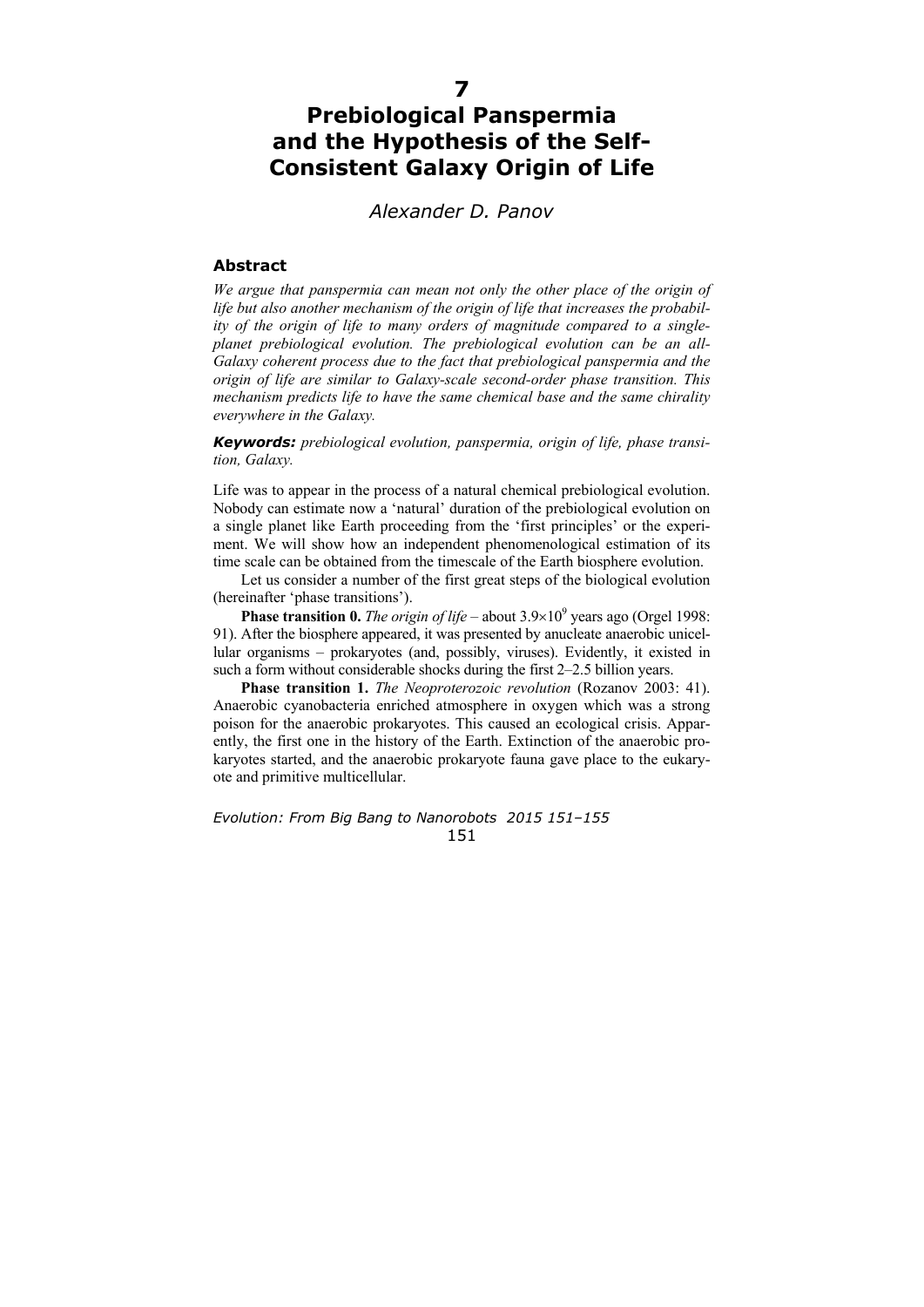**Phase transition 2.** *The Cambrian explosion (the beginning of the Paleo* $zoic Era$ ) – 570×10<sup>6</sup> years ago (Carroll 1992, vol. 1: 10). Most modern phylogenetic branches of multicellular organisms (including vertebrates) appeared during tens of millions of years. In the Paleozoic Era the land was gradually inhabited by living creatures. When it was totally inhabited and all corresponding ecological niches were filled, the next evolution crisis occurred.



**Fig. 1.** Extremely short time of the prebiological chemical evolution on the Earth produces a 'hockey' stick anomaly in the exponential scale of time of the evolution

**Phase transition 3.** *The revolution of reptiles (the beginning of the Meso*zoic *Era*) –  $235 \times 10^6$  years ago (Carrol 1992: V. 1, V. 2). Practically all species of Paleozoic amphibia die out. Reptiles become leaders of evolution on land.

**Phase transition 4.** *The revolution of mammals (the beginning of the Cenozoic Era)* – 66×10<sup>6</sup> years ago (Carrol 1992: V. 2, V. 3). Dinosaurs die out. Mammals and birds become the leaders of evolution on land.

It is not difficult to see that the duration of the phases of biosphere evolution steadily decreases from the past to the present. Furthermore, the sequence of durations of the phase transitions forms a geometric series  $T_0/\alpha^n$  with  $\alpha \approx 2.7$ in good approximation (and the limit point *t*\* of the series fits very good the present moment of time – we are living near the point of the singularity of evolution [Panov 2005: 220–225]).

We see that the higher is the organization level of the biosphere, the higher is the evolution rate. Since any prebiological system has a lower organization level than the biological one, then it seems that the prebiological evolution rate must be even lower than the rate of the subsequent evolution of the biosphere. Furthermore, one can speculate that the duration of the prebiological evolution belongs to the same geometric series of the phases of the biosphere evolu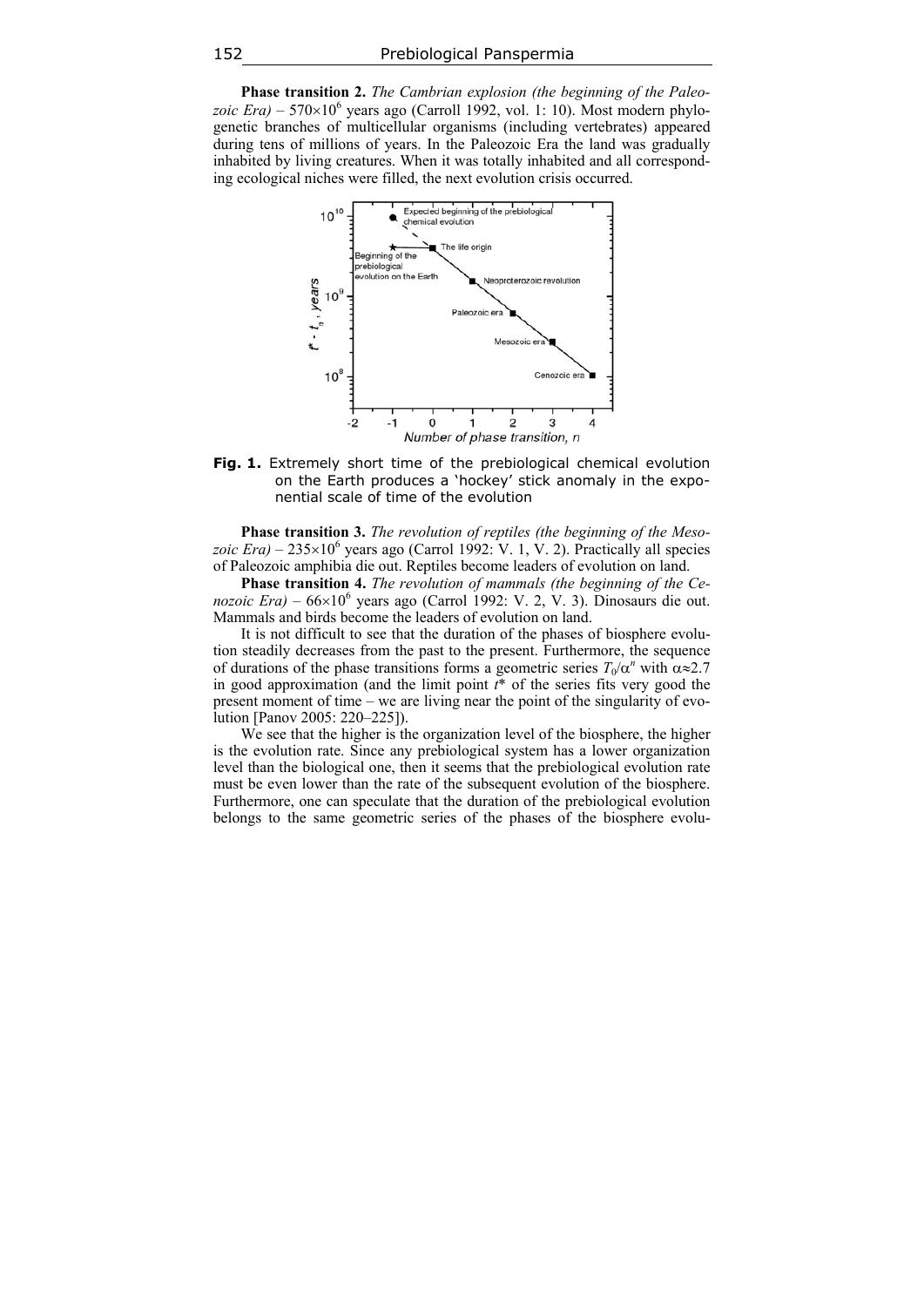tion and estimate expected duration of the prebiological evolution by its extrapolation back in time. It is clear that this is only an incomplete induction; our speculations are not a proof; this estimation should be considered as a conjecture.

Using the duration of the first step of the biological evolution  $3.9\times10^{9}$  –  $1.5\times10^{9} = 2.4\times10^{9}$  years, we get an estimation of the duration of the last phase of the prebiological chemical evolution to be  $\tau_{chem} = 2.4 \times 10^9 \times 2.7 = 6.4 \times 10^9$ years. This is the lower limit of the total duration of the prebiological evolution since the latter can consist of many phases.

The value  $\tau_{\text{chem}} \approx 6 \times 10^9$  years is very large. At the same time, there is evidence that the duration of the prebiological chemical evolution on the Earth did not exceed  $0.2\times10^9$  years (Orgel 1998: 91). An obvious contradiction is present and this contradiction is clearly seen in Fig. 1. It can be solved in the following way. The duration of the 'natural' prebiological chemical evolution actually is of order of 6 billion years (or even more), but it occurred not on the Earth, but on the other planets near stars that are much older than the Sun. Life appeared on the Earth as a result of the process of interstellar panspermia from these old planets. However, if the biological panspermia took place, then the prebiological panspermia could be quite possible as well. The products of the prebiological chemical evolution must be less sensitive to difficulties of cosmic missions (hard radiation, cold and vacuum) than any biological systems. What is a typical time scale of expansion of a prebiological or biological 'infection' over the Galaxy?

Let us refine some details of the panspermia mechanism. Suppose the question is on expansion of a biological or prebiological product characterized by a high elasticity and competitiveness. Upon getting to a planet suitable for adaptation, such a product must expand over the planet surface in some thousands of years or even faster, replacing local weaker systems. As a result, the planet itself becomes a source of panspermia of this advanced product of evolution. If its host star flies near another star, then the latter can be infected and become an object of panspermia too. Then the spread of the product of evolution would have not the diffusion character, but the character of an autowave propagating at a constant velocity, approximately as it occurs in epidemics. The typical velocity of peculiar chaotic motion of stars is decisive. Its value – about 30 km per second – is the typical velocity of the panspermia wave in the Galaxy. To model it, the pure Huygens principle can be used. Of course, the model contains a lot of simplifications. So, for instance, the typical peculiar velocities can differ at different distances from the Galaxy center, *etc.* But the model is suitable to make a rough estimate of the time scale of the process.

Fig. 2 shows the results of digital simulation of panspermia wave propagation in the Galaxy fulfilled with the above assumptions taking into account differential rotation of the galactic disk. It can be seen from Fig. 2 that due to this rotation the process is practically finished in two galactic years (one galactic year – the period of rotation of the Sun around the Galaxy center – is equal to 216 million years), and 70 per cent of the Galaxy volume is inhabited for about 300 million years.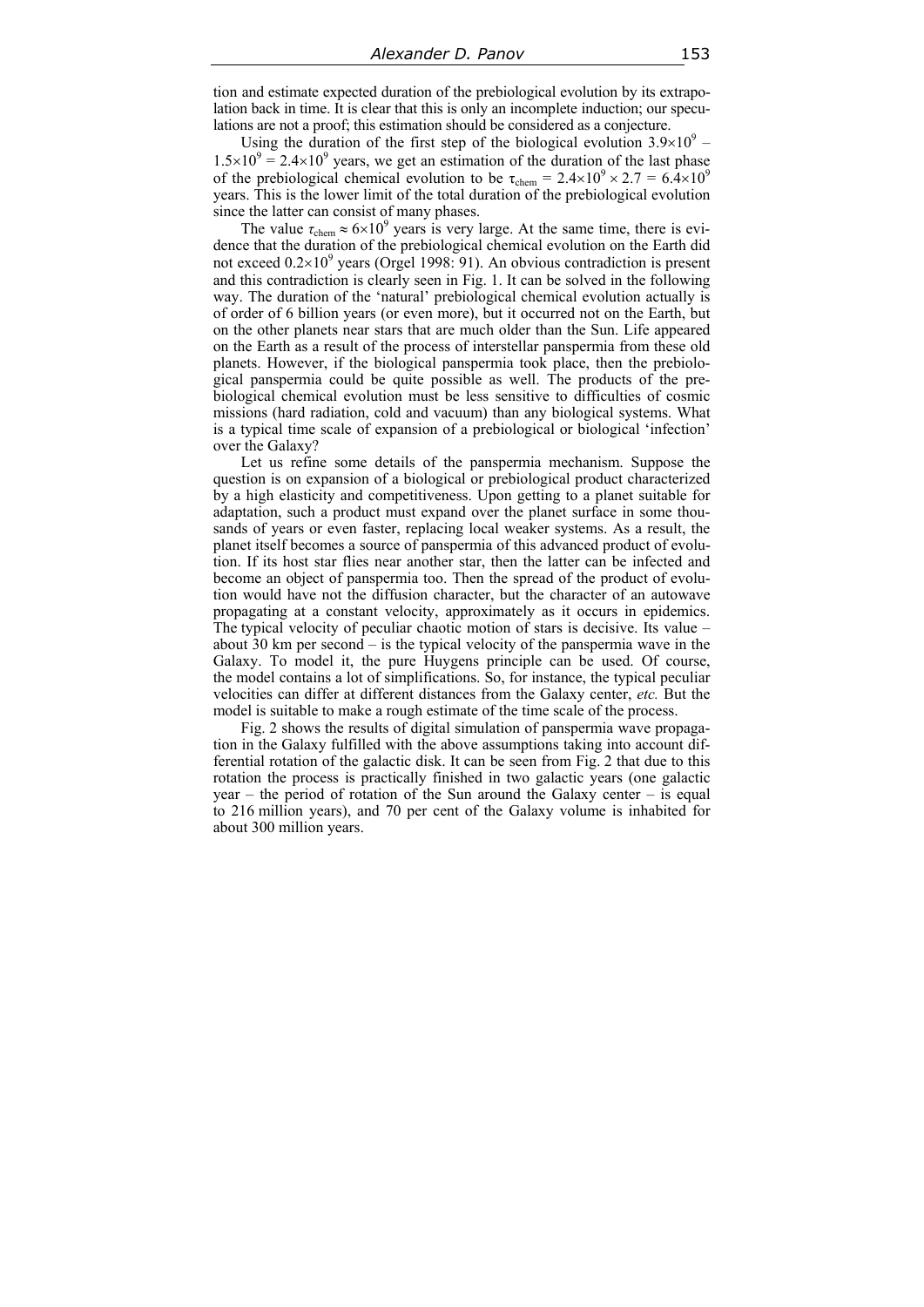

**Fig. 2.** Digital model of propagation of panspermia wave in the Galaxy disc. Time in figures is shown in galactic years. The subsequent times of the phases are (from upper-left to topdown): 0.0060, 0.2477, 0.5015, 0.7522, 0.9996, 1.2522, 1.5019, 1.7518, 2.0053. The Galaxy rotates clockwise

So, we get two time scales: one long scale of  $\tau_{\text{chem}} \approx 6 \times 10^9$  years (or more), this is a scale of natural duration of the prebiological chemical evolution on an isolated planet; the other short scale of  $\tau_{\text{pansp}} \approx 0.3 \times 10^9$  years is a scale of duration of the process of galactic panspermia. From the two very different time scales it follows that the prebiological chemical evolution on separate planets could not occur independently of processes on other planets.

Let us suppose that a stable and competitive prebiological system appears on a planet at the prebiological evolution stage of the Galaxy (*i.e.* before life appeared for the first time). This is quite a random event. Then, during a short time, of order *τ*pansp, this prebiological system spreads over the whole volume of the Galaxy displacing less effective local prebiological systems because of the ordinary natural selection. This is a mechanism of natural selection at the prebiological level on a scale of the whole Galaxy. Due to the condition  $\tau_{\text{pansp}} \ll \tau_{\text{chem}}$ , this process must synchronize (with an accuracy of  $\tau_{\text{pansp}}$ ) the prebiological evolution in the whole volume of the Galaxy. As a result, life